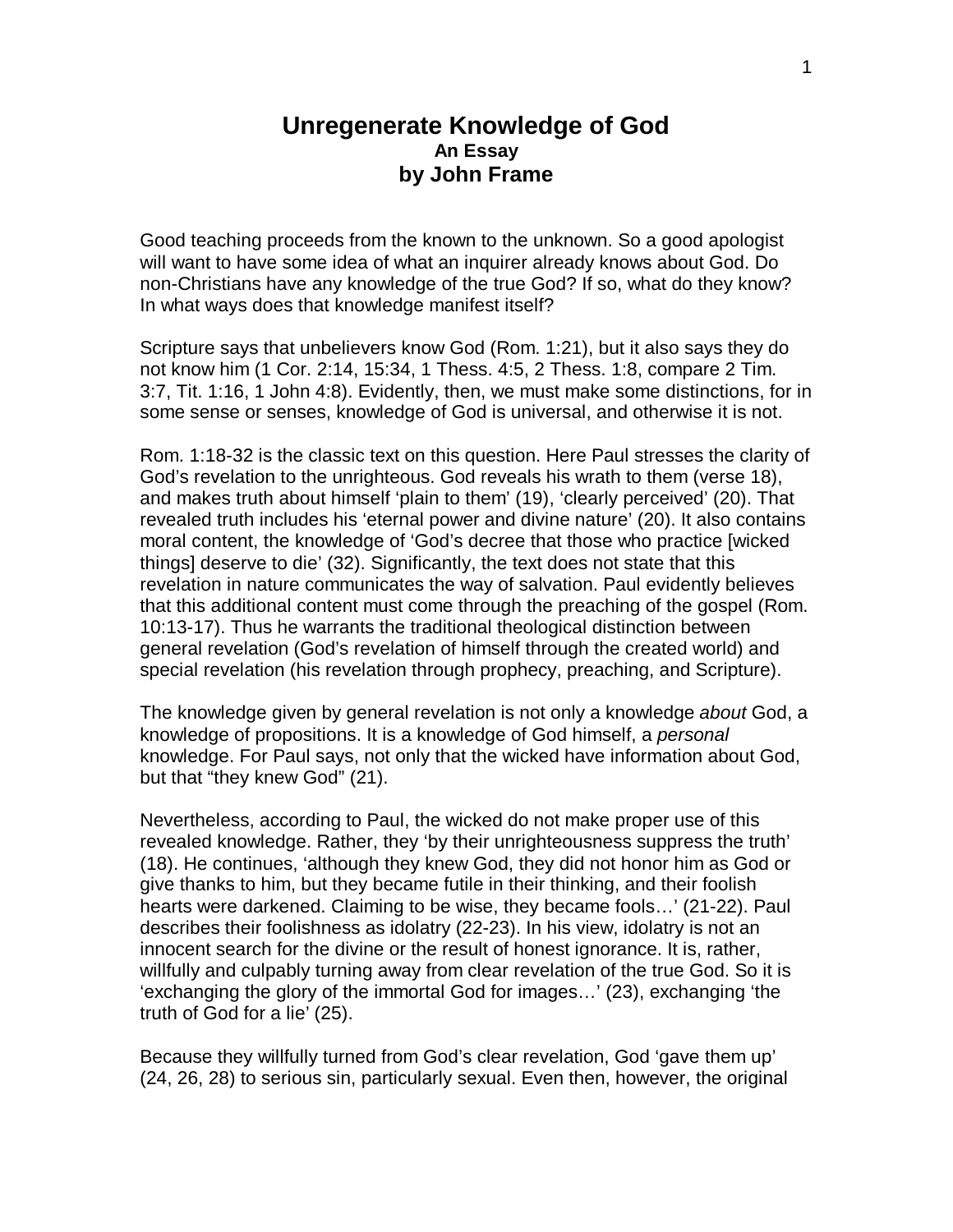clear revelation continues to function, for it serves as a standard of judgment. As Paul says, it leaves them 'without excuse' (20).

From this passage, we can understand the senses in which the unregenerate do and do not know God. They know God as they are confronted by his revelation. Other Scriptures tell us that this revelation is found not only in the natural world, but in their own persons, for we are all made in God's image (Gen. 1:27). So God's revelation is inescapable. But apart from the special revelation and saving grace of God, people exchange this truth for lies and engage in such wickedness that they become enemies of God, not friends.

It is the grace of God that turns this enmity into friendship, so that people come to know God in a higher sense than the knowledge of Rom. 1:21. This is the knowledge of God that Jesus equates with eternal life in John 17:3. Many other passages too describe various kinds of knowledge that presuppose saving grace, such as Rom. 15:14, 1 Cor. 1:5, 2:12, 2 Cor. 2:14, 4:6, 6:6, 8:7, Eph. 1:17, Phil. 1:9, 3:8, 3:10, Col. 1:10, 1 Tim. 2:4, 2 Tim. 1:12, Heb. 8:11, 2 Pet. 3:18, 1 John 2:3-5, 2:13, 2:20-21, 3:14, 19, 24, 4:2, 4, 6, 7, 13, 16, 5:2, 13, 19-20, 2 John 1:1. The unregenerate do not have this kind of knowledge. In this sense should we understand the passages that say they do not know God.

There have been two different accounts of unregenerate knowledge of God in the theological traditions. One, advocated by Thomas Aquinas, says that this knowledge comes through man's natural reason. In Aquinas' view, natural reason is sufficient to accomplish our earthly happiness, but a higher, supernatural knowledge is required for eternal life. Natural reason operates apart from divine revelation, but supernatural knowledge is based on revelation, which functions as a supplement to what we know naturally.

Reformed theologians have objected to this view that God never intended our natural reason to function autonomously, or apart from his revelation. For one thing. all human knowledge comes through revelation, either general or special or both. Further, even before the fall, God supplemented Adam's natural knowledge with verbal revelation. And after the fall our natural knowledge requires both general and special revelation for its proper functioning. Left to our own devices, as Rom. 1 teaches, we suppress and distort the truth of general revelation. Only God's grace, operating through the gospel given in special revelation, can enable us to see general revelation rightly. So Calvin spoke of special revelation as the "spectacles" by which we understand general revelation.

Calvinists, therefore, have been more pessimistic than Aquinas about the unbeliever's knowledge of God. Aquinas regarded the pagan Aristotle as a paradigm of natural reason, and he followed Aristotle closely in his proofs for God and in other philosophical and theological matters. Followers of Calvin, however, have generally not thought that we can learn much about God from non-Christians. And, since the knowledge of God is integral to all human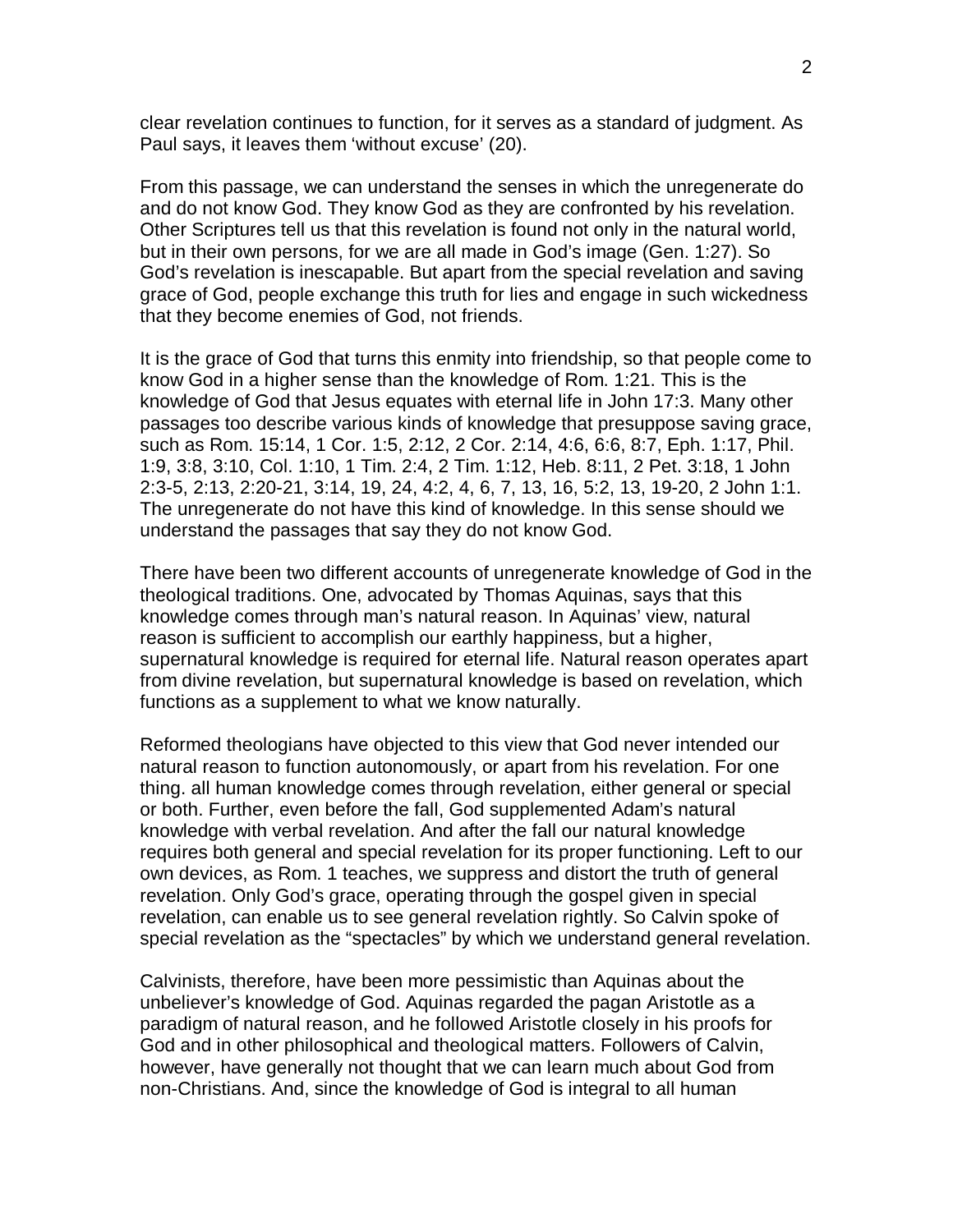knowledge, some Calvinists like Abraham Kuyper and Cornelius Van Til have argued that non-Christian thought is radically distorted even in relatively nontheological subject matter. Yet the Reformed tradition (with significant exceptions) has generally also accepted the doctrine of 'common grace,' in which God restrains non-Christians from the full implications of their rebellion against him and thus preserves in them some inclination toward civic virtue and true beliefs.

On the Reformed view, unregenerate knowledge of God needs more than supplementation. It needs a radical reorientation. The work of the apologist is not merely to add information to what the unbeliever already knows. It is, rather, to "take every thought captive to obey Christ" (2 Cor. 10:5). This will involve questioning the unbeliever's basic worldview, the most basic presuppositions of his thinking. So Reformed presuppositional apologists have spoken of an 'antithesis' between believing and unbelieving thought, corresponding to the biblical distinction between God's wisdom and the world's foolishness. But it has been difficult for them to reconcile and balance their doctrine of antithesis with the doctrine of common grace. If there is such an antithesis, so that the non-Christian opposes the truth of God at every point, how can we ascribe to the non-Christian any knowledge at all?

I have tried to address this question in my book *Cornelius Van Til*, listed below. To summarize, agreements between believers and unbelievers are never perfect agreements; they are always agreements with a difference. Believer and unbeliever can agree that the sky is blue, but the unbeliever tries to see this fact as a product of matter, energy, and chance. Christian and Pharisee may agree that God requires Sabbath observance; but the Pharisee will fail to see the mercy of God in the commandment and therefore the appropriateness of healing. Non-Christians, in other words, may agree with Christians on various matters, but seen as a whole their understanding of God is seriously distorted, and apologists must deal with that distortion.

The remainder of this article will consider three questions about unregenerate knowledge of God: (1) How is it obtained? (2) How is it suppressed? (3) In what ways does it continue to function, despite its suppression?

(1) Rom. 1 tells us that this knowledge is gained from God's revelation 'in the things that are made,' that is, the entire created world, including human beings themselves. But how do people obtain this knowledge from creation? Some apologists have thought that this knowledge comes about through rational activity, particularly through theistic proofs and evidences. But this understanding would limit the knowledge of Romans 1 only to those competent to understand and be persuaded by those arguments and evidences. Paul, however, sees this knowledge as universal. Romans 1 begins the argument that leads in Rom. 3:10- 20, 23, to the conclusion that all have sinned and stand in need of God's grace. . So the knowledge of Rom. 1 renders all human beings inexcusable (verse 20).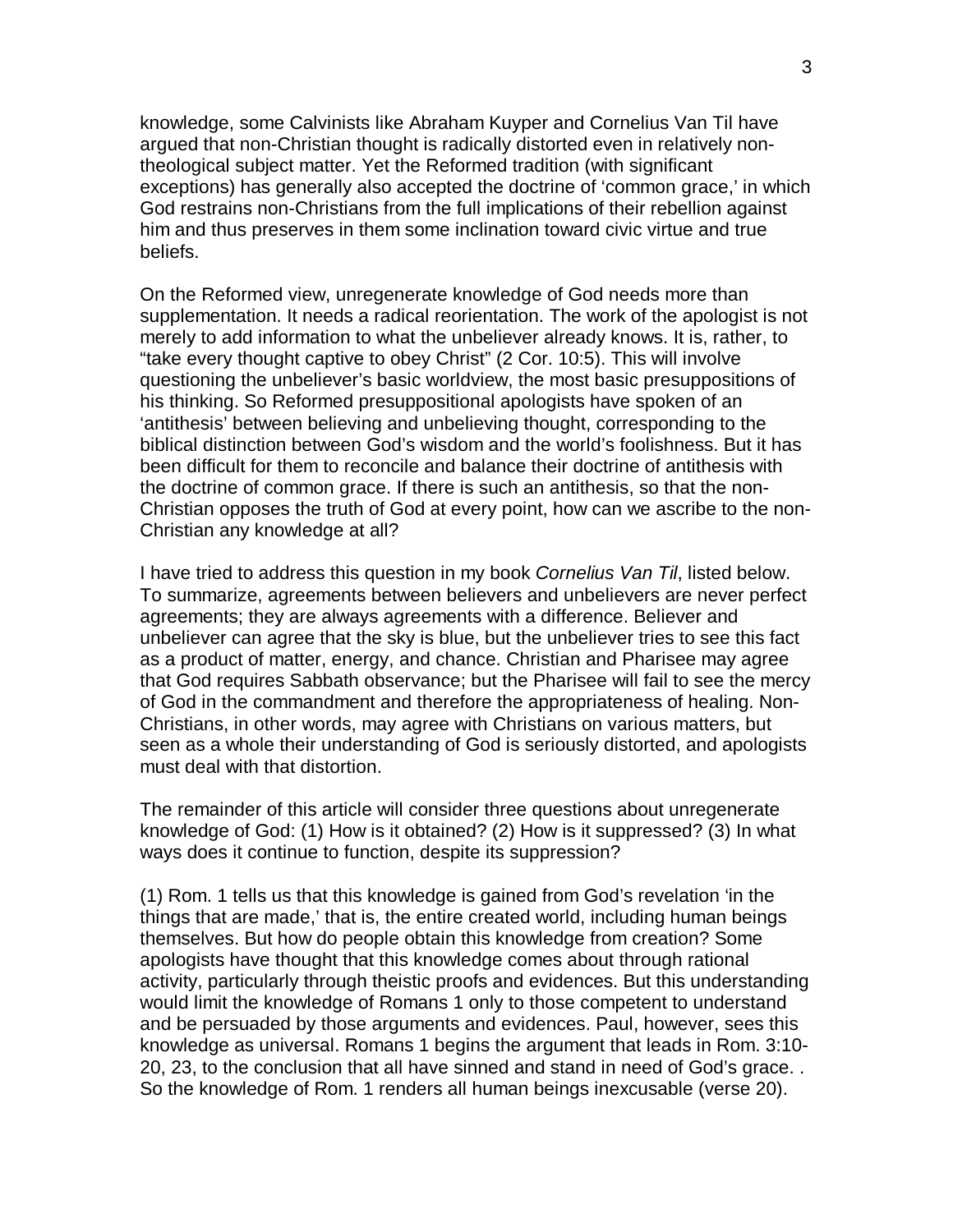If that knowledge were less than universal, the conclusion of Rom. 3 would not follow from it.

So the knowledge of God by creation evidently reaches all, even those who are not competent to formulate or evaluate proofs and evidences. Evidently we discern the general revelation of God by some form of intuition, an intuition that some are able to articulate and defend by proofs and evidences, but which does not depend on them. Alvin Plantinga says that we come to believe in God when our rational faculties are operating as God intended, and when they are placed in an environment naturally conducive to the formation of theistic belief. No better explanation of the process has been offered to date.

(2) How do people suppress the truth of this revelation? It is tempting to think of "suppression" in psychological terms, as when someone relegates an unwelcome truth to his subconscious or unconscious. But that is not the biblical picture. The enemies of God in the Bible, from the Egyptians (Ex. 14:4) to the Pharisees, to Satan himself, often acknowledge consciously the existence of God. In Rom. 1, the suppression is seen in idolatrous worship and illicit sexual behavior. The unregenerate deny their knowledge of God by their ethical rebellion.

When Scripture describes the knowledge of God that comes by grace, that knowledge is always accompanied by obedience and holiness. John says, 'And by this we know that we have come to know him, if we keep his commandments' (1 John 2:3). Thus Scripture closely relates epistemology to ethics.

So the difference between unregenerate and regenerate knowledge of God may be described as ethical. The unregenerate represses his knowledge of God by disobeying God. This disobedience may lead in some cases to psychological repression, or explicit atheism, but it does not always. The apologist should recognize, therefore, that the unbeliever's problem is primarily ethical, not intellectual. He rejects the truth because he disobeys God's ethical standards, not the other way around.

This ethical rebellion does, however, always inject an element of irrationality into the thinking of the unregenerate. To know God and his commandments, even his 'eternal power,' and yet to rebel against him, is supremely futile. In this sense, unbelief is foolishness (Psm. 14:1). Consider Satan, who knows God in some respects better than we do, yet who seeks to replace God on the throne. In some ways, Satan is highly intelligent and knowledgeable. But in the most important sense, he is supremely irrational. It is important for the apologist to understand that in the final analysis the position of the non-Christian is like this: often intellectually impressive, but at a deeper level ludicrous.

(3) The non-Christian's suppression of the truth is never complete. He can never eradicate the truth completely from his consciousness. If he could, he could not live at all. For this is God's world, and all the world's structure, order, and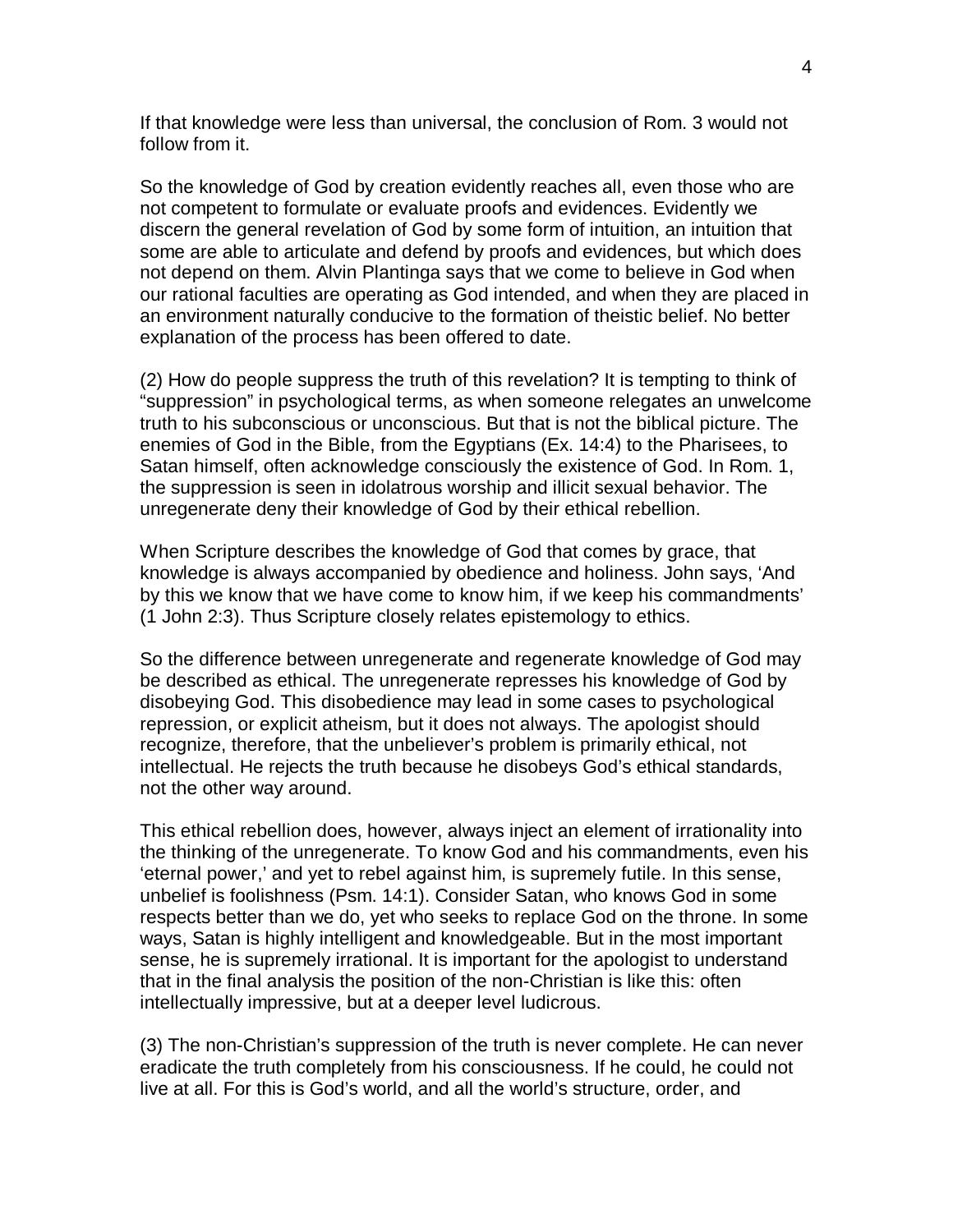meaning is God's work. Further, as we have seen, God's common grace restrains the non-Christian's distortions of the truth. So even Satan uses the truth for his own purpose, and there are some unregenerate human beings, like the Pharisees, who are relatively orthodox.

Therefore we can expect the unbeliever's knowledge of God to bubble up at times through his consciousness, despite his attempts to repress that knowledge. How does that happen? In several ways: (a) Unbelievers may sometimes display explicitly quite a lot of knowledge of the true God, as the Pharisees did. (b) The non-Christian must assume that the world is not a chaos, but that it is orderly and relatively predictable, even though this assumption in turn presupposes God. (c) In ethics, non-Christians often reveal a knowledge of God's law. Apologists like C. S. Lewis and J. Budziszewski have pointed out that principles like "Play fair," "Don't murder," "Be faithful to your spouse," and "Take care of your family" are universally recognized. Although many people violate these principles, they show they know them by making excuses or rationalizations, and by accusing others of violating the same principles.

In other words, they treat the moral law as law. Although some theorize that moral principles are mere feelings, conventions, or instincts, no one really believes that, especially when injustice is done to them. When someone treats us unfairly, we regard that unfairness as an objective wrong. But objective wrongs cannot be derived from mere instincts, feelings, conventions, evolutionary defense mechanisms, etc. Moral rights and wrongs are based on personal relationships, specifically relationships of allegiance and love. And that means that absolute moral standards must be derived from an absolute person. So develops the "moral argument for the existence of God," q.v. But that argument is based on conscience, a sense of objective right and wrong that is universal, that exists even in those who do not formulate it as an argument. Budziszewski also points out the terrible consequences that result from violating one's conscience. Apologists should draw on the data of the unbeliever's conscience to lead him to that greater knowledge of God, which is eternal life in Christ.

## Bibliography

Budziszewski, J., *The Revenge of Conscience* (Dallas, TX: 1999).

--, *What We Can't Not Know* (Dallas, TX: 2003).

Frame, J., *Apologetics to the Glory of God* (Phillipsburg, NJ: 1994). Develops the moral argument for God's existence.

--, *Cornelius Van Til* (Phillipsburg, NJ: 1995). See chapters 15 and 16 on the antithesis between believing and unbelieving knowledge of God.

--, *Doctrine of the Knowledge of God* (Phillipsburg, NJ: 1987). Seeks to show that epistemology can be regarded as a branch of ethics, showing why the two are so closely united in Scripture.

Lewis, C. S., *Mere Christianity* (London: 1952).

Plantinga, Alvin, *Warranted Christian Belief* (New York and London: 2000).